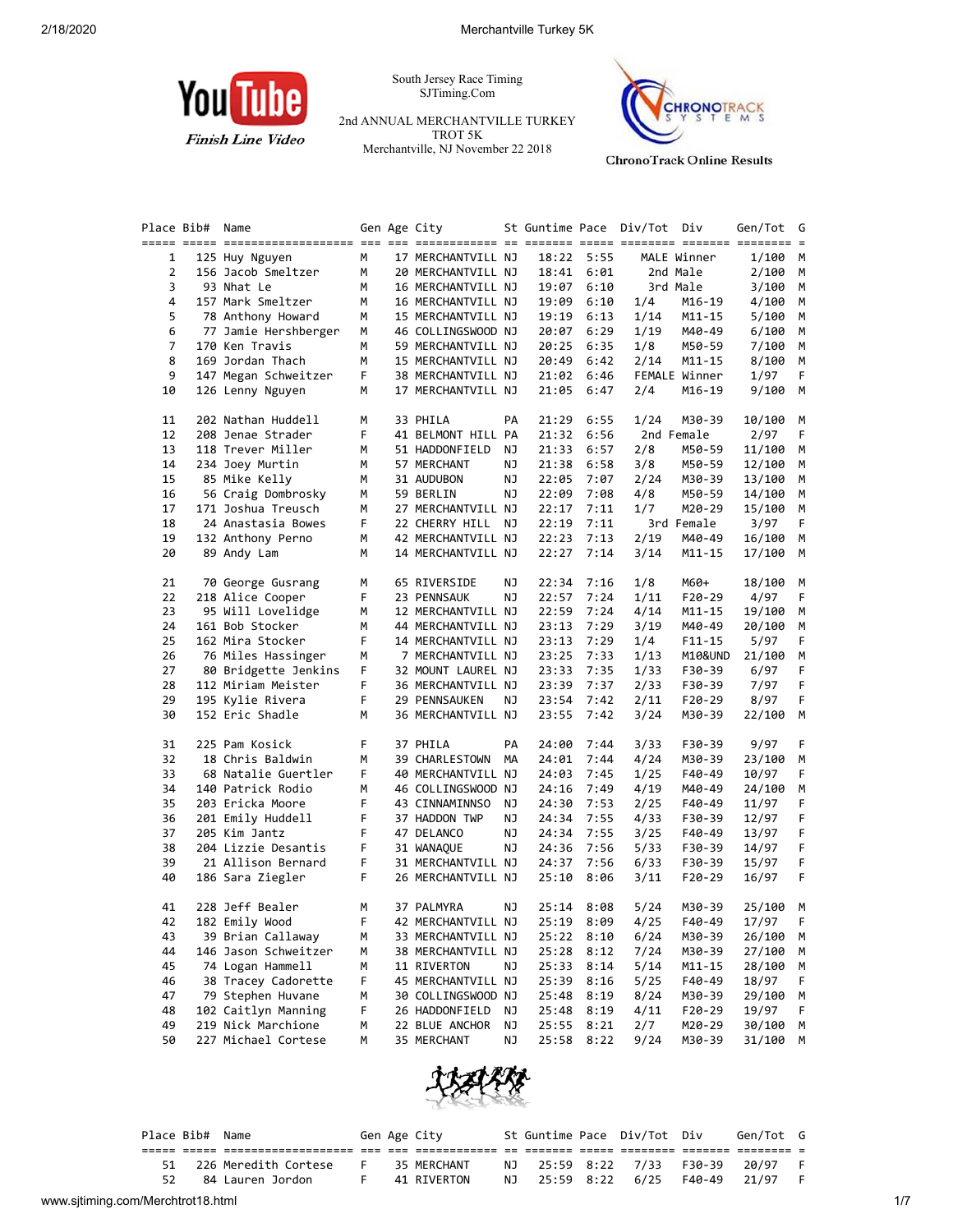| 53  | 19 Trent Baldwin          | м | 11 PENNSAUKEN      | ΝJ        | 26:05 | 8:24         | 6/14  | $M11 - 15$ | 32/100 | M |
|-----|---------------------------|---|--------------------|-----------|-------|--------------|-------|------------|--------|---|
| 54  | 22 Christopher Blessin M  |   | 46 MORRISVILLE     | PA        | 26:12 | 8:26         | 5/19  | M40-49     | 33/100 | M |
| 55  | 200 Susan Patton          | F | 38 KILLEEN         | <b>TX</b> | 26:14 | 8:27         | 8/33  | F30-39     | 22/97  | F |
| 56  | 177 Tate Westervelt       | M | 10 MERCHANTVILL NJ |           | 26:14 | 8:27         | 2/13  | M10&UND    | 34/100 | M |
| 57  | 129 Jared Ostroski        | M | 39 MERCHANTVILL NJ |           | 26:14 | 8:27         | 10/24 | M30-39     | 35/100 | M |
| 58  | 151 Stephanie Segrest     | F | 41 RIVERTON        | ΝJ        | 26:29 | 8:32         | 7/25  | F40-49     | 23/97  | F |
| 59  | 160 Milan Stocker         | M | 11 MERCHANTVILL NJ |           | 26:35 | 8:34         | 7/14  | M11-15     | 36/100 | M |
| 60  | 149 Justin Seeling        | M | 31 MERCHANTVILL NJ |           | 26:36 | 8:34         | 11/24 | M30-39     | 37/100 | M |
|     |                           |   |                    |           |       |              |       |            |        |   |
| 61  | 17 Elizabeth Baldwin      | F | 36 PENNSAUKEN      | ΝJ        | 26:39 | 8:35         | 9/33  | F30-39     | 24/97  | F |
| 62  | 109 Sara Brynn McAuley    | F | 17 MERCHANTVILL NJ |           | 26:43 | 8:36         | 1/1   | $F16-19$   | 25/97  | F |
| 63  | 123 Christian Napoli      | M | 12 MERCHANTVILL NJ |           | 26:50 | 8:39         | 8/14  | $M11 - 15$ | 38/100 | М |
| 64  | 43 Evan Ciavarelli        | M | 15 MERCHANTVILL NJ |           | 26:55 | 8:40         | 9/14  | M11-15     | 39/100 | М |
| 65  | 122 Andrew Napoli         | M | 42 MERCHANTVILL NJ |           | 27:01 | 8:42         | 6/19  | M40-49     | 40/100 | М |
| 66  | 176 Nicole Westervelt     | F | 44 MERCHANTVILL NJ |           | 27:02 | 8:43         | 8/25  | F40-49     | 26/97  | F |
| 67  | 155 Tammy Sherlock        | F | 41 RIVERTON        | ΝJ        | 27:03 | 8:43         | 9/25  | F40-49     | 27/97  | F |
|     |                           |   |                    |           |       |              |       |            |        |   |
| 68  | 144 Michael Santosuosso M |   | 34 MERCHANTVILL NJ |           | 27:03 | 8:43         | 12/24 | M30-39     | 41/100 | M |
| 69  | 154 Tara Sharp            | F | 41 RIVERTON        | ΝJ        | 27:03 | 8:43         | 10/25 | F40-49     | 28/97  | F |
| 70  | 87 Nicole Kulyk           | F | 31 RIVERTON        | ΝJ        | 27:15 | 8:47         | 10/33 | F30-39     | 29/97  | F |
|     |                           |   |                    |           |       |              |       |            |        |   |
| 71  | 232 Shannon Diggs         | M | 34 PENNSAUK        | ΝJ        | 27:46 | 8:57         | 13/24 | M30-39     | 42/100 | M |
| 72  | 239 John Murphy           | M | 21 MERCHANTVILL NJ |           | 27:47 | 8:57         | 3/7   | M20-29     | 43/100 | M |
| 73  | 69 Nathan Guertler        | M | 13 MERCHANTVILL NJ |           | 27:48 | 8:57         | 10/14 | M11-15     | 44/100 | M |
| 74  | 63 Heather Francis        | F | 20 BURLINGTON      | ΝJ        | 27:58 | 9:01         | 5/11  | $F20-29$   | 30/97  | F |
| 75  | 178 Bryce Westervelt      | F | 11 MERCHANTVILL NJ |           | 28:00 | 9:01         | 2/4   | $F11 - 15$ | 31/97  | F |
| 76  | 10 Michelle Andre         | F | 42 CLAYTON         | NJ        | 28:05 | 9:03         | 11/25 | $F40-49$   | 32/97  | F |
| 77  | 230 Patrick McFadden      | М | 59 PENNSAUK        | ΝJ        | 28:06 | 9:03         | 5/8   | M50-59     | 45/100 | M |
| 78  | 44 Michelle Cirilli       | F | 35 PENNSAUKEN      | ΝJ        | 28:09 | 9:04         | 11/33 | F30-39     | 33/97  | F |
| 79  | 34 Kyle Brubaker          | М | 40 CHERRY HILL     | ΝJ        | 28:16 | 9:06         | 7/19  | M40-49     | 46/100 | М |
| 80  | 211 Deelan Walsh          | M | 08 MERCHANT        | NJ        | 28:19 | 9:07         | 3/13  | M10&UND    | 47/100 | M |
|     |                           |   |                    |           |       |              |       |            |        |   |
| 81  | 172 Alfred Trubin         | M | 35 CHERRY HILL     | NJ.       | 28:21 | 9:08         | 14/24 | M30-39     | 48/100 | M |
| 82  | 210 Daniel Walsh          | M | 10 MERCHANT        | <b>NJ</b> | 28:27 | 9:10         | 4/13  | M10&UND    | 49/100 | М |
| 83  | 37 John Cadorette         | M | 12 MERCHANTVILL NJ |           | 28:30 | 9:11         | 11/14 | M11-15     | 50/100 | M |
| 84  | 6 Elizabeth Aleksiejc F   |   | 36 MERCHANTVILL NJ |           | 28:36 | 9:13         | 12/33 | F30-39     | 34/97  | F |
| 85  | 150 Albert Segrest        | М | 41 RIVERTON        | ΝJ        | 28:40 | 9:14         | 8/19  | M40-49     | 51/100 | М |
| 86  | 184 Thomas Wood           | М | 70 MERCHANTVILL NJ |           | 28:42 | 9:15         | 2/8   | M60+       | 52/100 | М |
| 87  | 221 Claire Higgins        | F | 24 MERCHANT        | ΝJ        | 28:47 | 9:16         | 6/11  | $F20-29$   | 35/97  | F |
| 88  | 61 Matthew Fair           | М | 34 MERCHANTVILL NJ |           | 28:49 | 9:17         | 15/24 | M30-39     | 53/100 | M |
| 89  | 214 Aimee Wodkocher       | F | 32 PENNSAUK        | ΝJ        | 28:50 | 9:17         | 13/33 | F30-39     | 36/97  | F |
| 90  | 237 Gary Sullivan         | М | 43 MAGNOLIA        | ΝJ        | 29:02 | 9:21         | 9/19  | M40-49     | 54/100 | М |
|     |                           |   |                    |           |       |              |       |            |        |   |
| 91  | 222 Eamonn Walsh          | M | 08 CINNAMINSON     | NJ        | 29:03 | 9:21         | 5/13  | M10&UND    | 55/100 | М |
| 92  | 183 Shane Wood            | M | 11 MERCHANTVILL NJ |           | 29:05 | 9:22         | 12/14 | M11-15     | 56/100 | M |
| 93  | 2 Cameron Ache            | M | 7 NEWTOWN          | СT        | 29:12 | 9:24         | 6/13  | M10&UND    | 57/100 | M |
| 94  | 190 Martin Molina         | М | 14 JACKSONSVILL FL |           | 29:17 | 9:26         | 13/14 | $M11 - 15$ | 58/100 | М |
| 95  | 189 Saul Molina           | M | 39 JACKSONSVILL FL |           | 29:17 | 9:26         | 16/24 | M30-39     | 59/100 | M |
| 96  | 7 Toni Amodei             | F | 37 MERCHANTVILL NJ |           | 29:19 | 9:26         | 14/33 | F30-39     | 37/97  | F |
| 97  | 62 Victoria Forrest       | F | 31 MARLTON         | ΝJ        | 29:30 | 9:30         |       |            |        | F |
| 98  | 73 Danielle Hammell       | F |                    |           |       |              | 15/33 | F30-39     | 38/97  | F |
| 99  |                           |   | 37 RIVERTON        | ΝJ        | 29:31 | 9:30<br>9:34 | 16/33 | F30-39     | 39/97  |   |
|     | 199 Francesco Finazzo     | M | 10 MERCHANT        | NJ        | 29:42 |              | 7/13  | M10&UND    | 60/100 | M |
| 100 | 58 Felicia Dunsmuir       | F | 38 MERCHANTVILL NJ |           | 29:42 | 9:34         | 17/33 | F30-39     | 40/97  | F |



| Place Bib# | Name                                                     |    | Gen Age City       |           |       |        | St Guntime Pace Div/Tot | Div                     | Gen/Tot G |     |
|------------|----------------------------------------------------------|----|--------------------|-----------|-------|--------|-------------------------|-------------------------|-----------|-----|
|            | <u> 2222 2222 232312231231231231</u> 232 232 23332313332 |    |                    |           | ----- | ------ | ========                | $=$ $=$ $=$ $=$ $=$ $=$ |           |     |
| 101        | 57 Cory Dunsmuir                                         | м  | 40 MERCHANTVILL NJ |           | 29:43 | 9:34   | 10/19                   | M40-49                  | 61/100 M  |     |
| 102        | 143 Da Vinci Royal                                       | М  | 41 MERCHANTVILL NJ |           | 29:47 | 9:35   | 11/19                   | M40-49                  | 62/100    | M   |
| 103        | 229 Michelle Johnson                                     | F. | 26 BORDENTOWN      | NJ        | 29:50 | 9:36   | 7/11                    | $F20-29$                | 41/97     | - F |
| 104        | 59 Patrick Dymond                                        | M  | 33 COLLINGSWOOD NJ |           | 29:50 | 9:36   | 17/24                   | M30-39                  | 63/100 M  |     |
| 105        | 83 Lisa Jordan                                           | F. | 52 HADDONFIELD     | NJ        | 29:53 | 9:37   | 1/7                     | F50-59                  | 42/97     | - F |
| 106        | 94 Thomas Lim                                            | м  | 16 MERCHANTVILL NJ |           | 29:57 | 9:39   | 3/4                     | M16-19                  | 64/100    | M   |
| 107        | 106 Corey McAndrew                                       | F. | 33 MERCHANTVILL NJ |           | 30:02 | 9:40   | 18/33                   | F30-39                  | 43/97     | - F |
| 108        | 107 Mark McAndrew                                        | М  | 64 MOUNT EPHRAI NJ |           | 30:04 | 9:41   | 3/8                     | M60+                    | 65/100    | M   |
| 109        | 4 Warren Ache                                            | М  | 9 NEWTOWN          | СT        | 30:04 | 9:41   | 8/13                    | M10&UND                 | 66/100    | M   |
| 110        | 105 Cathy Mason                                          | F. | 56 CHERRY HILL     | NJ        | 30:06 | 9:42   | 2/7                     | F50-59                  | 44/97     | -F  |
| 111        | 40 Kayla Callaway                                        | F  | 36 MERCHANTVILL NJ |           | 30:07 | 9:42   | 19/33                   | F30-39                  | 45/97     | -F  |
| 112        | 175 Matt Weiner                                          | M  | 33 COLUMBUS        | 0H        | 30:14 | 9:44   | 18/24                   | M30-39                  | 67/100    | M   |
| 113        | 115 Susan Millenky                                       | F  | 34 NEW YORK        | <b>NY</b> | 30:14 | 9:44   | 20/33                   | F30-39                  | 46/97     | -F  |
| 114        | 55 Jennifer Dolan                                        | F  | 41 MERCHANTVILL    | NJ        | 30:18 | 9:46   | 12/25                   | F40-49                  | 47/97     | -F  |
| 115        | 194 Steve Pinsky                                         | M  | 61 WESTMONT        | NJ        | 30:41 | 9:53   | 4/8                     | M60+                    | 68/100    | М   |
| 116        | 163 Anjali Stocker                                       | F. | 44 MERCHANTVILL NJ |           | 30:42 | 9:53   | 13/25                   | F40-49                  | 48/97     | F   |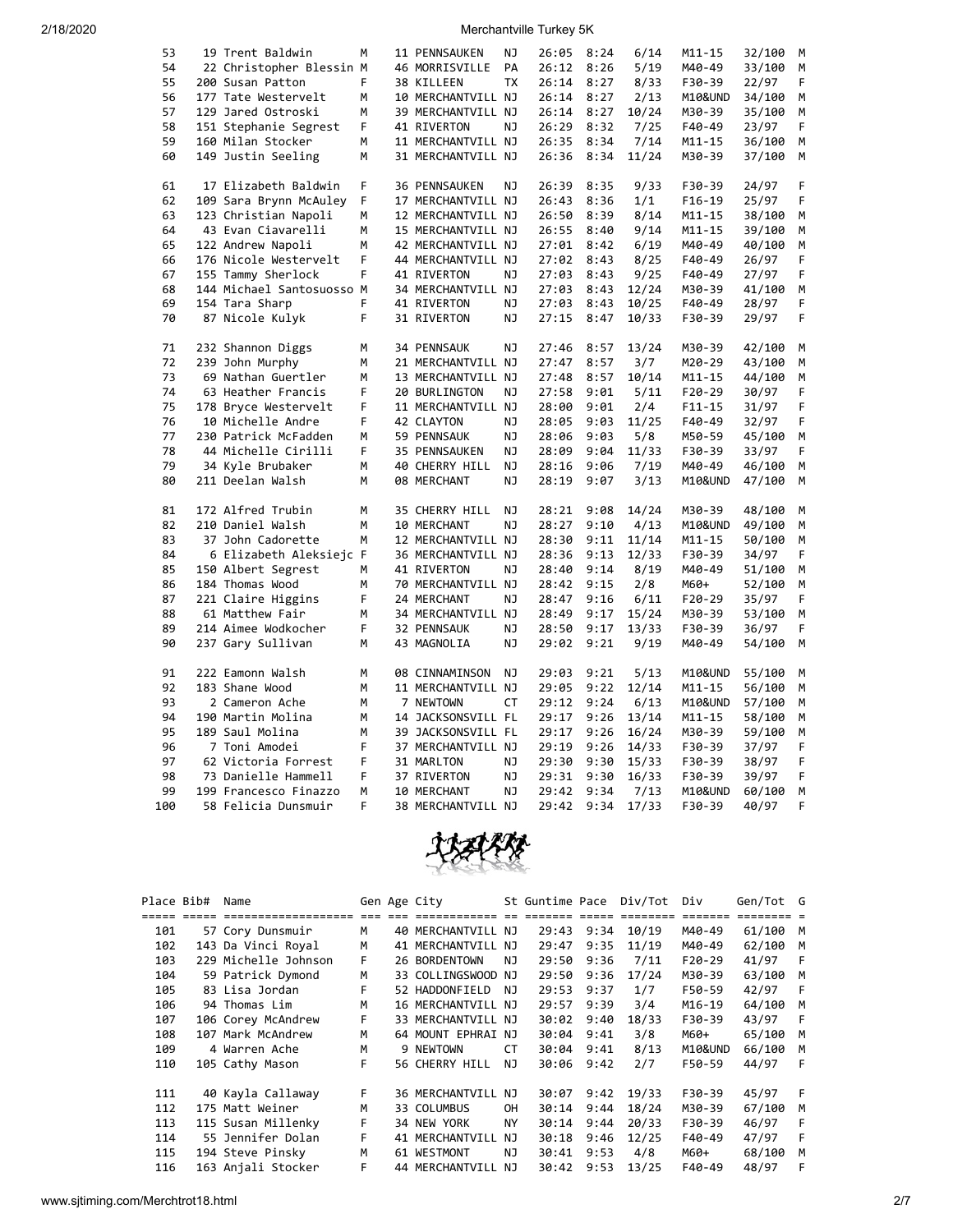| 117 | 15 Jeff Baldwin          | м | 34 CHERRY HILL     | ΝJ        | 30:55 9:57  | 19/24 | M30-39             | 69/100 | M |
|-----|--------------------------|---|--------------------|-----------|-------------|-------|--------------------|--------|---|
| 118 | 213 Erin Calderon        | F | 24 PENNSAUK        | NJ        | 31:08 10:02 | 8/11  | $F20-29$           | 49/97  | F |
| 119 | 116 Joe Miller           | м | 24 MOUNT HOLLY     | NJ        | 31:20 10:05 | 4/7   | M20-29             | 70/100 | M |
| 120 | 117 Lenee Miller         | F | 54 MARLTON         | NJ        | 31:20 10:05 | 3/7   | F50-59             | 50/97  | F |
|     |                          |   |                    |           |             |       |                    |        |   |
| 121 | 99 Danielle MacEy        | F | 24 RIVERTON        | NJ        | 31:20 10:06 | 9/11  | $F20-29$           | 51/97  | F |
| 122 | 100 Paul MacEy           | M | 56 RIVERTON        | NJ        | 31:21 10:06 | 6/8   | M50-59             | 71/100 | M |
| 123 | 66 Eric Goonan           | M | 26 MERCHANTVILL NJ |           | 31:23 10:06 | 5/7   | M20-29             | 72/100 | M |
| 124 | 113 Susan Melograna      | F | 41 CHERRY HILL     | NJ        | 31:24 10:07 | 14/25 | F40-49             | 52/97  | F |
| 125 | 47 Lindsay Cook          | F | 29 MERCHANTVILL NJ |           | 31:33 10:10 | 10/11 | $F20-29$           | 53/97  | F |
| 126 | 148 Emily Seeling        | F | 36 MERCHANTVILL NJ |           | 31:42 10:12 | 21/33 | F30-39             | 54/97  | F |
| 127 | 111 Andrew McLoone       | M | 39 MERCHANTVILL NJ |           | 31:46 10:14 | 20/24 | M30-39             | 73/100 | М |
| 128 | 12 Leslie Arena          | F | 53 MOUNT LAUREL NJ |           | 31:48 10:14 | 4/7   | F50-59             | 55/97  | F |
| 129 | 3 Nicole Ache            | F | 39 NEWTOWN         | <b>CT</b> | 31:55 10:17 | 22/33 | F30-39             | 56/97  | F |
| 130 | 240 Angel Rodriguez      | M | 23 MERCHANT        | ΝJ        | 32:01 10:19 | 6/7   | M20-29             | 74/100 | M |
|     |                          |   |                    |           |             |       |                    |        |   |
| 131 | 1 Vivian Ache            | F | 5 NEWTOWN          | <b>CT</b> | 32:06 10:20 | 1/9   | <b>F10&amp;UND</b> | 57/97  | F |
| 132 | 97 Abigail Lovelidge     | F | 10 MERCHANTVILL NJ |           | 32:14 10:23 | 2/9   | <b>F10&amp;UND</b> | 58/97  | F |
| 133 | 36 John Cadorette        | M | 45 MERCHANTVILL NJ |           | 32:18 10:24 | 12/19 | M40-49             | 75/100 | М |
| 134 | 138 Meghan Quinn         | F | 39 RIVERTON        | NJ        | 32:20 10:25 | 23/33 | F30-39             | 59/97  | F |
| 135 | 197 Kelly Conroy         | F | 14 MERCHANT        | NJ        | 32:21 10:25 | 3/4   | $F11 - 15$         | 60/97  | F |
| 136 | 35 Jaime Byrne           | F | 38 RIVERTON        | ΝJ        | 32:21 10:25 | 24/33 | F30-39             | 61/97  | F |
| 137 | 158 Mary Ellen Stasko    | F | 39 RIVERTON        | NJ        | 32:21 10:25 | 25/33 | F30-39             | 62/97  | F |
| 138 | 174 Susan Walker         | F | 40 RIVERTON        | NJ        | 32:21 10:25 | 15/25 | $F40-49$           | 63/97  | F |
| 139 | 196 Joseph Conroy        | M | 48 MERCHANT        | NJ        | 32:23 10:26 | 13/19 | M40-49             | 76/100 | M |
| 140 | 8 Charles Andrada        | M | 36 MERCHANTVILL NJ |           | 32:25 10:26 | 21/24 | M30-39             | 77/100 | M |
|     |                          |   |                    |           |             |       |                    |        |   |
| 141 | 124 Jason Neri           | M | 44 MERCHANTVILL NJ |           | 32:26 10:27 | 14/19 | M40-49             | 78/100 | M |
| 142 | 198 Linda Vendeizo       | F | 44 MERCHANT        | NJ        | 32:27 10:27 | 16/25 | $F40-49$           | 64/97  | F |
| 143 | 13 Meghan Armani         | F | 47 PHILADELPHIA PA |           | 32:32 10:29 | 17/25 | $F40-49$           | 65/97  | F |
| 144 | 192 Keira Wackes         | F | 08 MERCHANT        | NJ        | 32:53 10:35 | 3/9   | <b>F10&amp;UND</b> | 66/97  | F |
| 145 | 217 Maggie Frombach      | F | 09 PENNSAUK        | NJ        | 33:04 10:39 | 4/9   | <b>F10&amp;UND</b> | 67/97  | F |
| 146 | 191 John Wackes          | M | 43 MERCHANT        | NJ        | 33:04 10:39 | 15/19 | M40-49             | 79/100 | M |
| 147 | 224 John Kosick          | M | 42 MERCHANT        | NJ        | 33:12 10:41 | 16/19 | M40-49             | 80/100 | M |
| 148 | 96 Christian Lovelidge M |   | 8 MERCHANTVILL NJ  |           | 33:16 10:43 | 9/13  | M10&UND            | 81/100 | M |
| 149 | 131 Jennifer Perno       | F | 43 MERCHANTVILL NJ |           | 33:23 10:45 | 18/25 | $F40-49$           | 68/97  | F |
| 150 | 52 Danielle Dimedio      | F | 35 RIVERTON        | NJ        | 33:31 10:48 | 26/33 | F30-39             | 69/97  | F |



| Place Bib# | Name                     |    | Gen Age City       |           | St Guntime Pace |             | Div/Tot | Div        | Gen/Tot | G  |
|------------|--------------------------|----|--------------------|-----------|-----------------|-------------|---------|------------|---------|----|
|            |                          |    |                    |           |                 |             |         |            |         |    |
| 151        | 71 Kristina Hall         | F. | 37 RIVERTON        | <b>NJ</b> | 33:31 10:48     |             | 27/33   | F30-39     | 70/97   | F  |
| 152        | 32 Marlena Brown         | F  | 49 MERCHANTVILL NJ |           | 33:34 10:49     |             | 19/25   | F40-49     | 71/97   | F  |
| 153        | 173 Jennifer Voiro       | F  | 38 MAPLE SHADE     | NJ        |                 | 33:38 10:50 | 28/33   | F30-39     | 72/97   | F  |
| 154        | 209 Kevin Walsh          | M  | 45 MERCHANT        | NJ        |                 | 33:52 10:54 | 17/19   | M40-49     | 82/100  | M  |
| 155        | 223 Cillian Walsh        | M  | 07 CINNAMINSON     | <b>NJ</b> |                 | 33:54 10:55 | 10/13   | M10&UND    | 83/100  | M  |
| 156        | 168 James Thach          | M  | 17 MERCHANTVILL NJ |           | 34:01 10:57     |             | 4/4     | $M16 - 19$ | 84/100  | M  |
| 157        | 50 Madison Croge         | F  | 7 CHERRY HILL      | NJ        |                 | 34:11 11:00 | 5/9     | F10&UND    | 73/97   | F  |
| 158        | 49 Kendra Croge          | F  | 45 CHERRY HILL     | <b>NJ</b> |                 | 34:11 11:00 | 20/25   | F40-49     | 74/97   | F  |
| 159        | 238 Rachel Bennett       | F  | 36 MERCHANT        | NJ.       |                 | 34:32 11:07 | 29/33   | F30-39     | 75/97   | F  |
| 160        | 121 Rosemary Napoli      | F. | 42 MERCHANTVILL NJ |           |                 | 34:43 11:11 | 21/25   | F40-49     | 76/97   | F  |
|            |                          |    |                    |           |                 |             |         |            |         |    |
| 161        | 72 Mia Hammell           | F  | 8 RIVERTON         | NJ        | 34:43 11:11     |             | 6/9     | F10&UND    | 77/97   | F  |
| 162        | 153 Bethany Shadle       | F  | 37 MERCHANTVILL NJ |           | 34:44 11:11     |             | 30/33   | F30-39     | 78/97   | F  |
| 163        | 54 Susan Dmochowski      | F  | 59 RIVERSIDE       | <b>NJ</b> | 34:47 11:12     |             | 5/7     | F50-59     | 79/97   | F  |
| 164        | 91 Lynn Larsen           | F  | 50 MERCHANTVILL NJ |           |                 | 34:58 11:16 | 6/7     | F50-59     | 80/97   | F. |
| 165        | 233 Morrie Fields        | M  | 36 MERCHANT        | NJ        |                 | 35:11 11:20 | 22/24   | M30-39     | 85/100  | M  |
| 166        | 31 Brian Broccoli        | M  | 48 MERCHANTVILL NJ |           | 35:22 11:23     |             | 18/19   | M40-49     | 86/100  | M  |
| 167        | 164 Dannette Strader     | F. | 72 MERCHANTVILL NJ |           |                 | 36:13 11:40 | 1/4     | F60+       | 81/97   | F  |
| 168        | 28 Massimo Broccoli      | M  | 9 MERCHANTVILL NJ  |           |                 | 36:18 11:41 | 11/13   | M10&UND    | 87/100  | M  |
| 169        | 193 Luke Wackes          | M  | 10 MERCHANTVILE NJ |           |                 | 36:18 11:41 | 12/13   | M10&UND    | 88/100  | M  |
| 170        | 120 Julian Napoli        | M  | 10 MERCHANTVILL NJ |           |                 | 36:25 11:43 | 13/13   | M10&UND    | 89/100  | M  |
|            |                          |    |                    |           |                 |             |         |            |         |    |
| 171        | 108 Phil McAuley         | M  | 59 MERCHANTVILL NJ |           |                 | 36:28 11:45 | 7/8     | M50-59     | 90/100  | M  |
| 172        | 231 Caroline Brennan     | F  | 09 MERCHANT        | NJ        |                 | 36:36 11:47 | 7/9     | F10&UND    | 82/97   | F  |
| 173        | 25 Ted Brennan           | M  | 39 MERCHANTVILL NJ |           |                 | 36:37 11:47 | 23/24   | M30-39     | 91/100  | M  |
| 174        | 20 James Benjamin        | M  | 43 CHERRY HILL     | NJ        |                 | 36:52 11:52 | 19/19   | M40-49     | 92/100  | М  |
| 175        | 64 Marla Gerber          | F  | 54 CHERRY HILL     | <b>NJ</b> |                 | 37:31 12:05 | 7/7     | F50-59     | 83/97   | F  |
| 176        | 42 Christy Lambert Cia F |    | 44 MERCHANTVILL NJ |           |                 | 37:43 12:09 | 22/25   | F40-49     | 84/97   | F  |
| 177        | 104 Helen Martin         | F  | 34 MERCHANTVILL NJ |           | 38:22 12:21     |             | 31/33   | F30-39     | 85/97   | F  |
| 178        | 27 Sophia Broccoli       | F  | 6 MERCHANTVILL NJ  |           | 38:44 12:28     |             | 8/9     | F10&UND    | 86/97   | F  |
| 179        | 26 Stephanie Broccoli    | F. | 43 MERCHANTVILL NJ |           | 38:44 12:28     |             | 23/25   | F40-49     | 87/97   | F  |
| 180        | 215 Christina Kuppler    | F  | 32 PENNSAUK        | ΝJ        |                 | 39:33 12:44 | 32/33   | F30-39     | 88/97   | F  |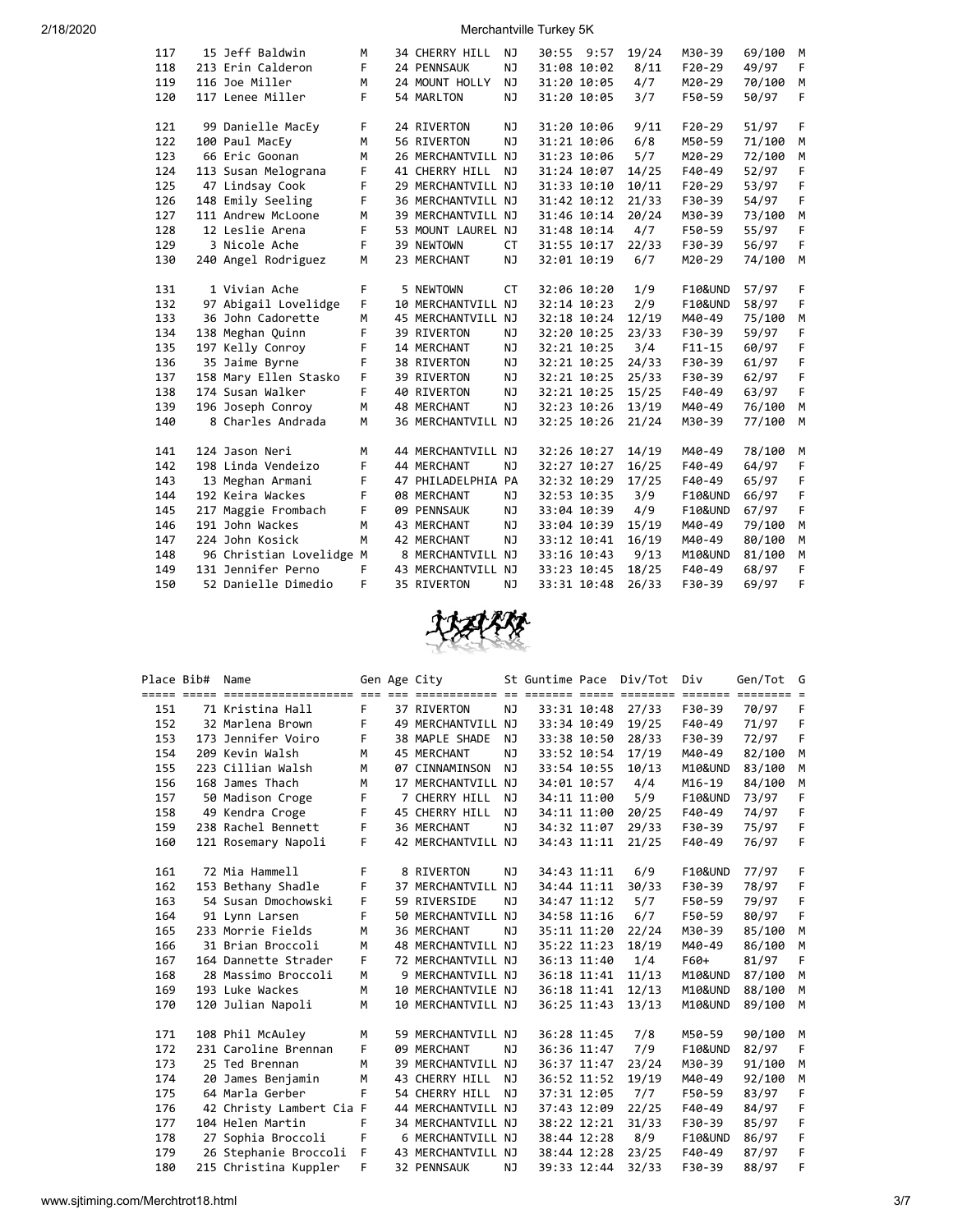| 181 | 128 Norman Ostroff     | M  | 72 CHERRY HILL     | ΝJ   | 39:33 12:44 | 5/8   | M60+               | 93/100   | M        |
|-----|------------------------|----|--------------------|------|-------------|-------|--------------------|----------|----------|
| 182 | 137 Michele Ponente    | F. | 63 PHILADELPHIA PA |      | 39:33 12:44 | 2/4   | F60+               | 89/97    | - F      |
| 183 | 212 Mike Rowand        | M  | 70 PENNSAUK        | ΝJ   | 40:54 13:10 | 6/8   | M60+               | 94/100   | M        |
| 184 | 236 Roselyn Chiyezhan  | F. | 26 MT LAUREL       | NJ.  | 40:58 13:11 | 11/11 | $F20-29$           | 90/97    | - F      |
| 185 | 235 Adam Chiyezhan     | M  | 23 MT LAUREL       | NJ.  | 40:58 13:12 | 7/7   | M20-29             | 95/100   | <b>M</b> |
| 186 | 188 Tito Alban         | M  | 11 JACKSONVILL     | - FL | 41:20 13:19 | 14/14 | $M11 - 15$         | 96/100   | M        |
| 187 | 187 Giustavo Alban     | M  | 39 JACKSONVILLE FL |      | 41:22 13:19 | 24/24 | M30-39             | 97/100   | <b>M</b> |
| 188 | 216 Kayla Fillman      | F  | 11 PENNSAUK        | NJ   | 41:47 13:27 | 4/4   | $F11 - 15$         | 91/97    | - F      |
| 189 | 220 Todd Larrabee      | M  | 56 RICHMOND        | VA   | 42:13 13:36 | 8/8   | M50-59             | 98/100 M |          |
| 190 | 136 Courtney Pinto     | F  | 41 MERCHANTVILL NJ |      | 50:49 16:22 | 24/25 | F40-49             | 92/97    | -F       |
|     |                        |    |                    |      |             |       |                    |          |          |
| 191 | 134 Daisy Pinto        | F  | 9 MERCHANTVILL NJ  |      | 50:49 16:22 | 9/9   | <b>F10&amp;UND</b> | 93/97    | F        |
| 192 | 110 Ann Marie McCusker | F  | 48 MERCHANTVILL NJ |      | 52:25 16:53 | 25/25 | F40-49             | 94/97    | - F      |
| 193 | 33 Billie Brown        | F  | 33 WOODBURY        | NJ   | 52:25 16:53 | 33/33 | F30-39             | 95/97    | - F      |
| 194 | 141 Jim Rost           | M  | 72 PENNSAUKEN      | NJ   | 54:27 17:32 | 7/8   | M60+               | 99/100   | M        |
| 195 | 90 Bill Lammey         | M  | 72 MERCHANTVILL NJ |      | 54:28 17:32 | 8/8   | M60+               | 100/100  | M        |
| 196 | 11 Evelyn Andre        | F. | 62 PENNSAUKEN      | NJ   | 55:13 17:47 | 3/4   | F60+               | 96/97    | F        |
| 197 | 127 Mary O'Connell     | F. | 73 MERCHANTVILL NJ |      | 55:15 17:47 | 4/4   | F60+               | 97/97    | -F       |
|     |                        |    |                    |      |             |       |                    |          |          |



# Award Listings

## OVERALL WINNERS - 5K TOP 3 SCORE

# TOP MALE FINISHERS

|               | Place Bib# Name |                    | Ag City            | St Time |
|---------------|-----------------|--------------------|--------------------|---------|
|               |                 |                    |                    |         |
| $\mathbf{1}$  |                 | 125 Huy Nguyen     | 17 MERCHANTVILL NJ | 18:22   |
| $\mathcal{P}$ |                 | 156 Jacob Smeltzer | 20 MERCHANTVILL NJ | 18:41   |
| 3             |                 | 93 Nhat Le         | 16 MERCHANTVILL NJ | 19:07   |
| 4             |                 | 157 Mark Smeltzer  | 16 MERCHANTVILL NJ | 19:09   |
| 5             |                 | 78 Anthony Howard  | 15 MERCHANTVILL NJ | 19:19   |

# TOP FEMALE FINISHERS

|               | Place Bib# | Name                 | Ag City            |     | St Time |
|---------------|------------|----------------------|--------------------|-----|---------|
|               |            |                      |                    |     |         |
| $\mathbf{1}$  |            | 147 Megan Schweitzer | 38 MERCHANTVILL NJ |     | 21:02   |
| $\mathcal{P}$ |            | 208 Jenae Strader    | 41 BELMONT HILL PA |     | 21:32   |
|               |            | 3 24 Anastasia Bowes | 22 CHERRY HILL     | N٦  | 22:19   |
| 4             |            | 218 Alice Cooper     | 23 PENNSAUK        | N J | 22:57   |
| 5.            |            | 162 Mira Stocker     | 14 MERCHANTVILL NJ |     | 23:13   |



#### ---------------------------------------------------------------------------- TEAM RESULTS ----------------------------------------------------------------------------

| 1.           |                       | 56:48 PENNSAUKENXC              | 18:56) |
|--------------|-----------------------|---------------------------------|--------|
|              |                       |                                 |        |
| 1            | 18:22                 | 125 Huy Nguyen                  | M 17   |
| 2            | 19:07                 | 93 Nhat Le                      | M 16   |
| 3            | 19:19                 | 78 Anthony Howard               | M 15   |
| 4 (          | 20:49)                | 169 Jordan Thach                | M 15   |
|              | 2. 1:23:14 CLIP JOINT | =============================== | 27:45) |
| 1            | 26:29                 |                                 | F 41   |
|              |                       | 151 Stephanie Segrest           |        |
| $2^{\sim}$   | 28:05                 | 10 Michelle Andre               | F 42   |
|              | 3 28:40               | 150 Albert Segrest              | M 41   |
| 4<br>(       | 55:13)                | 11 Evelyn Andre                 | F 62   |
|              | 3. 1:26:26 856        | =============================== | 28:49) |
| $\mathbf{1}$ | 27:03                 | 155 Tammy Sherlock              | F 41   |
|              |                       |                                 |        |
| っ            | 27:03                 | 154 Tara Sharp                  | -41    |

www.sjtiming.com/Merchtrot18.html 4/7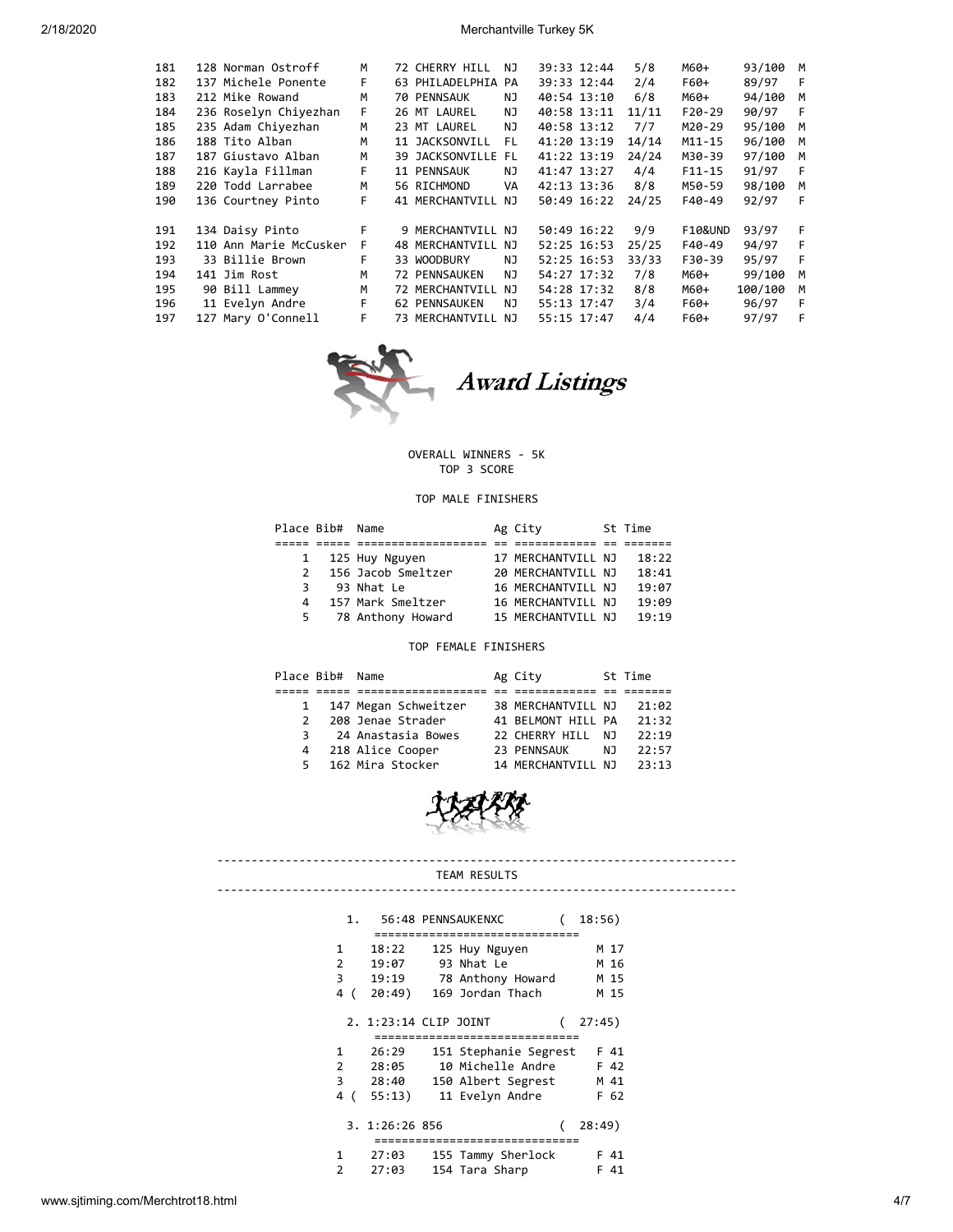| 138 Meghan Quinn<br>3 32:20<br>4 (32:21) 35 Jaime Byrne F 38           | F 39        |
|------------------------------------------------------------------------|-------------|
| 4. 1:26:27 CADORETTE                                                   | (28:49)     |
| _________________________________                                      |             |
| 1 25:39 38 Tracey Cadorette F 45                                       |             |
| 2 28:30 37 John Cadorette M 12<br>3 32:18 36 John Cadorette            |             |
|                                                                        | M 45        |
| 5. 1:29:47 THE ANGRY BIRDS (29:56)<br>================================ |             |
| 1 25:33 74 Logan Hammell                                               | M 11        |
| 2 29:31 73 Danielle Hammell F 37                                       |             |
| 3 34:43 72 Mia Hammell                                                 | $F \quad 8$ |
| 4 ( 34:47) 54 Susan Dmochowski F 59                                    |             |
|                                                                        |             |
| 6. 1:34:00 MACEY-MILLER (31:20)                                        |             |
| ===============================                                        |             |
| 1 31:20 116 Joe Miller                                                 | M 24        |
| 2 31:20 117 Lenee Miller                                               | F 54        |
| 3<br>31:20 99 Danielle MacEy F 24                                      |             |
| 4 (31:21) 100 Paul MacEy                                               | M 56        |
| 7. 1:50:24 TEAM BROCCOLI<br>================================           | (36:48)     |
| 1 35:22 31 Brian Broccoli M 48                                         |             |
| 2 36:18 28 Massimo Broccoli M                                          | 9           |
| 3 38:44 27 Sophia Broccoli F 6                                         |             |
| 4 (38:44) 26 Stephanie Broccoli F 43                                   |             |



### 5K AGE-GROUP RESULTS

MALE AGE GROUP: 1 - 10 (3 WINNERS)

|               | Place Bib# Name |                      | Age City           |     | St Time |
|---------------|-----------------|----------------------|--------------------|-----|---------|
|               |                 |                      |                    |     |         |
|               |                 | 1 76 Miles Hassinger | 7 MERCHANTVILL NJ  |     | 23:25   |
| $\mathcal{P}$ |                 | 177 Tate Westervelt  | 10 MERCHANTVILL NJ |     | 26:14   |
| 3.            |                 | 211 Deelan Walsh     | 08 MERCHANT        | NJ. | 28:19   |
| 4             |                 | 210 Daniel Walsh     | 10 MERCHANT        | NJ. | 28:27   |
| 5.            |                 | 222 Eamonn Walsh     | 08 CINNAMINSON     | N J | 29:03   |

FEMALE AGE GROUP: 1 - 10 (3 WINNERS)

|    | Place Bib# Name      | Age City           |           | St Time |
|----|----------------------|--------------------|-----------|---------|
|    |                      |                    |           |         |
|    | 1 Vivian Ache        | 5 NEWTOWN          | <b>CT</b> | 32:06   |
| 2  | 97 Abigail Lovelidge | 10 MERCHANTVILL NJ |           | 32:14   |
| 3  | 192 Keira Wackes     | 08 MERCHANT        | NJ.       | 32:53   |
| 4  | 217 Maggie Frombach  | <b>09 PENNSAUK</b> | NJ.       | 33:04   |
| 5. | 50 Madison Croge     | 7 CHERRY HILL      | N J       | 34:11   |

# MALE AGE GROUP: 11 - 15 (3 WINNERS)

|               | Place Bib# Name |                   | Age City           |     | St Time |
|---------------|-----------------|-------------------|--------------------|-----|---------|
|               |                 |                   |                    |     |         |
| $\mathbf{1}$  |                 | 78 Anthony Howard | 15 MERCHANTVILL NJ |     | 19:19   |
| $\mathcal{P}$ |                 | 169 Jordan Thach  | 15 MERCHANTVILL NJ |     | 20:49   |
| 3             |                 | 89 Andy Lam       | 14 MERCHANTVILL NJ |     | 22:27   |
| 4             |                 | 95 Will Lovelidge | 12 MERCHANTVILL NJ |     | 22:59   |
| 5             |                 | 74 Logan Hammell  | 11 RIVERTON        | NJ. | 25:33   |
|               |                 |                   |                    |     |         |

FEMALE AGE GROUP: 11 - 15 (3 WINNERS)

|              | Place Bib# Name |                      | Age City           |     | St Time |
|--------------|-----------------|----------------------|--------------------|-----|---------|
|              |                 |                      |                    |     |         |
| $\mathbf{1}$ |                 | 162 Mira Stocker     | 14 MERCHANTVILL NJ |     | 23:13   |
| 2            |                 | 178 Bryce Westervelt | 11 MERCHANTVILL NJ |     | 28:00   |
| 3            |                 | 197 Kelly Conroy     | 14 MERCHANT        | NJ. | 32:21   |
|              |                 | 4 216 Kayla Fillman  | 11 PENNSAUK        | N J | 41:47   |

MALE AGE GROUP: 16 - 19 (3 WINNERS)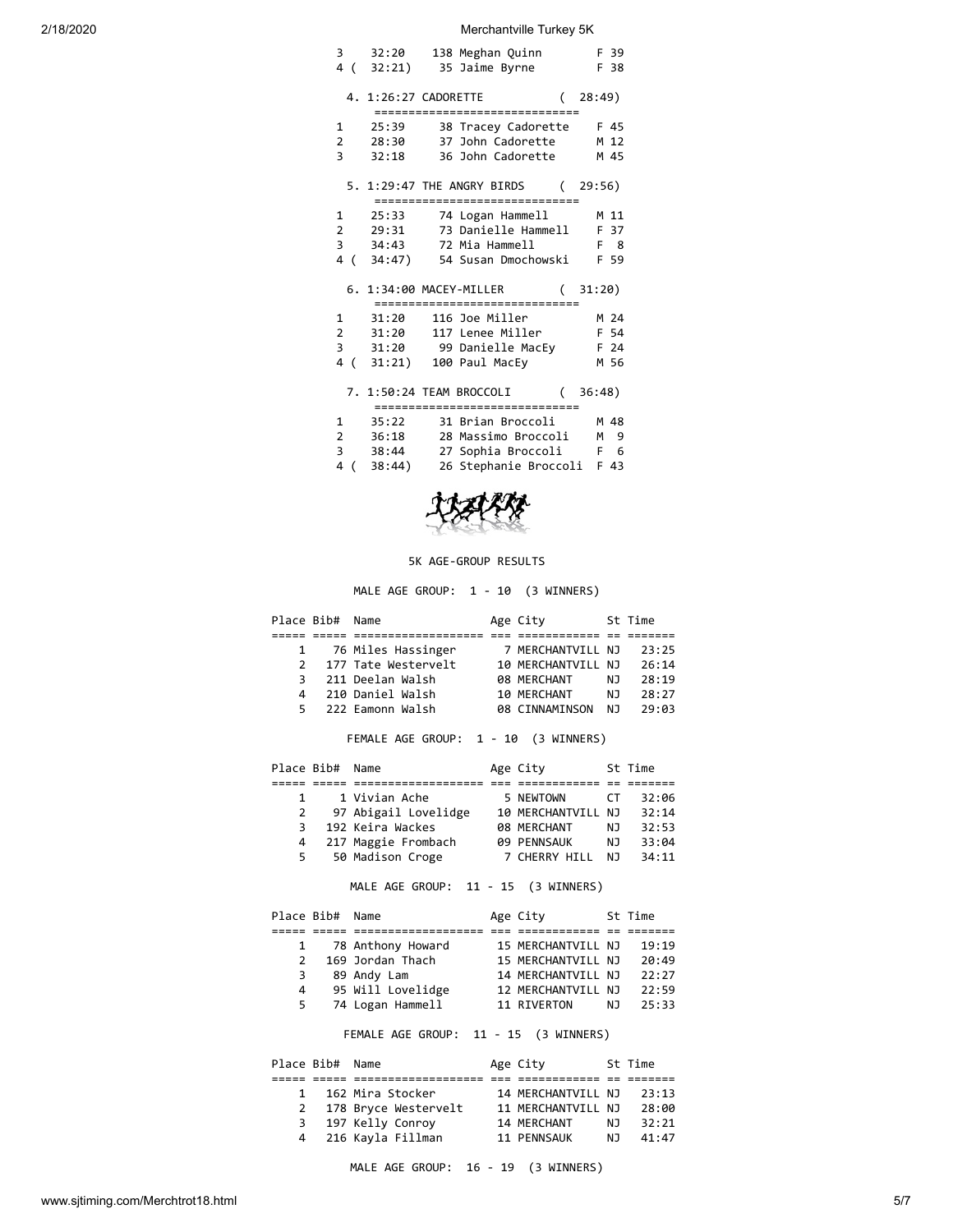|              |                 | Place Bib# Name                                                                                                                                                                                                    | Age City 5t Time         |       |
|--------------|-----------------|--------------------------------------------------------------------------------------------------------------------------------------------------------------------------------------------------------------------|--------------------------|-------|
|              |                 | 1 157 Mark Smeltzer 16 MERCHANTVILL NJ 19:09                                                                                                                                                                       |                          |       |
|              |                 |                                                                                                                                                                                                                    |                          |       |
|              |                 | 2 126 Lenny Nguyen 17 MERCHANTVILL NJ 21:05<br>3 94 Thomas Lim 16 MERCHANTVILL NJ 29:57                                                                                                                            |                          |       |
|              | $\overline{4}$  | 168 James Thach 17 MERCHANTVILL NJ 34:01                                                                                                                                                                           |                          |       |
|              |                 |                                                                                                                                                                                                                    |                          |       |
|              |                 | FEMALE AGE GROUP: 16 - 19 (3 WINNERS)                                                                                                                                                                              |                          |       |
|              |                 | Place Bib# Name                                                                                                                                                                                                    | Age City     St Time     |       |
|              |                 | 1 109 Sara Brynn McAuley 17 MERCHANTVILL NJ 26:43                                                                                                                                                                  |                          |       |
|              |                 | MALE AGE GROUP: 20 - 29 (3 WINNERS)                                                                                                                                                                                |                          |       |
|              |                 | Place Bib# Name                                                                                                                                                                                                    | Age City 5t Time         |       |
|              |                 | 1 171 Joshua Treusch 27 MERCHANTVILL NJ                                                                                                                                                                            |                          | 22:17 |
|              |                 |                                                                                                                                                                                                                    |                          |       |
|              |                 |                                                                                                                                                                                                                    |                          |       |
|              |                 |                                                                                                                                                                                                                    |                          |       |
|              |                 | 2 219 Nick Marchione<br>22 BLUE ANCHOR NJ 25:55<br>3 239 John Murphy<br>21 MERCHANTVILL NJ 27:47<br>4 116 Joe Miller 24 MOUNT HOLLY NJ 31:20<br>5 66 Eric Goonan 26 MERCHANTVILL NJ 31:23                          |                          |       |
|              |                 | FEMALE AGE GROUP: 20 - 29 (3 WINNERS)                                                                                                                                                                              |                          |       |
|              |                 | Place Bib# Name                                                                                                                                                                                                    | Age City 5t Time         |       |
|              |                 |                                                                                                                                                                                                                    |                          |       |
|              |                 | 1 218 Alice Cooper 23 PENNSAUK 10 22:57<br>2 195 Kylie Rivera 29 PENNSAUKEN 10 23:54<br>3 186 Sara Ziegler 26 MERCHANTVILL NJ 25:10                                                                                |                          |       |
|              |                 |                                                                                                                                                                                                                    |                          |       |
|              |                 |                                                                                                                                                                                                                    |                          |       |
|              |                 |                                                                                                                                                                                                                    |                          |       |
|              |                 | 4 102 Caitlyn Manning 26 HADDONFIELD NJ 25:48<br>5 63 Heather Francis 20 BURLINGTON NJ 27:58                                                                                                                       |                          |       |
|              |                 | MALE AGE GROUP: 30 - 39 (3 WINNERS)                                                                                                                                                                                |                          |       |
|              |                 | Place Bib# Name                                                                                                                                                                                                    | Age City 5t Time         |       |
|              |                 |                                                                                                                                                                                                                    |                          |       |
|              |                 |                                                                                                                                                                                                                    |                          |       |
|              |                 |                                                                                                                                                                                                                    |                          |       |
|              |                 |                                                                                                                                                                                                                    |                          |       |
|              |                 |                                                                                                                                                                                                                    |                          |       |
|              |                 |                                                                                                                                                                                                                    |                          |       |
|              |                 | 1 202 Nathan Huddell 33 PHILA PA 21:29<br>2 85 Mike Kelly 31 AUDUBON NJ 22:05<br>3 152 Eric Shadle 36 MERCHANTVILL NJ 23:55<br>4 18 Chris Baldwin 39 CHARLESTOWN MA 24:01<br>5 228 Jeff Bealer 37 PALMYRA NJ 25:14 |                          |       |
|              |                 | FEMALE AGE GROUP: 30 - 39 (3 WINNERS)                                                                                                                                                                              |                          |       |
|              |                 | Place Bib# Name                                                                                                                                                                                                    | Age City 5t Time         |       |
|              |                 |                                                                                                                                                                                                                    |                          |       |
| $\mathbf{1}$ |                 | 80 Bridgette Jenkins    32 MOUNT LAUREL NJ                                                                                                                                                                         |                          |       |
|              |                 | 2 112 Miriam Meister 36 MERCHANTVILL NJ 23:39                                                                                                                                                                      |                          |       |
|              |                 |                                                                                                                                                                                                                    |                          |       |
|              |                 |                                                                                                                                                                                                                    |                          |       |
|              |                 | 5 204 Lizzie Desantis 31 WANAQUE NJ 24:36                                                                                                                                                                          |                          |       |
|              |                 | MALE AGE GROUP: 40 - 49 (3 WINNERS)                                                                                                                                                                                |                          |       |
|              | Place Bib# Name |                                                                                                                                                                                                                    | Age City 5t Time         |       |
|              |                 | 1 77 Jamie Hershberger 46 COLLINGSWOOD NJ 20:07                                                                                                                                                                    |                          |       |
|              |                 |                                                                                                                                                                                                                    |                          |       |
|              |                 |                                                                                                                                                                                                                    |                          |       |
|              |                 |                                                                                                                                                                                                                    |                          | 23:33 |
|              |                 | 2 132 Anthony Perno 42 MERCHANTVILL NJ 22:23<br>3 161 Bob Stocker 44 MERCHANTVILL NJ 23:13<br>4 140 Patrick Rodio 46 COLLINGSWOOD NJ 24:16<br>5 22 Christopher Blessin 46 MORRISVILLE PA 26:12                     |                          |       |
|              |                 | FEMALE AGE GROUP: 40 - 49 (3 WINNERS)                                                                                                                                                                              |                          |       |
|              | Place Bib# Name |                                                                                                                                                                                                                    | Age City 5t Time         |       |
|              |                 |                                                                                                                                                                                                                    |                          |       |
|              |                 |                                                                                                                                                                                                                    |                          |       |
|              |                 | 1 68 Natalie Guertler 40 MERCHANTVILL NJ 24:03                                                                                                                                                                     |                          |       |
|              |                 |                                                                                                                                                                                                                    |                          |       |
|              |                 | 4 182 Emily Wood                                                                                                                                                                                                   | 42 MERCHANTVILL NJ 25:19 |       |

www.sjtiming.com/Merchtrot18.html 6/7